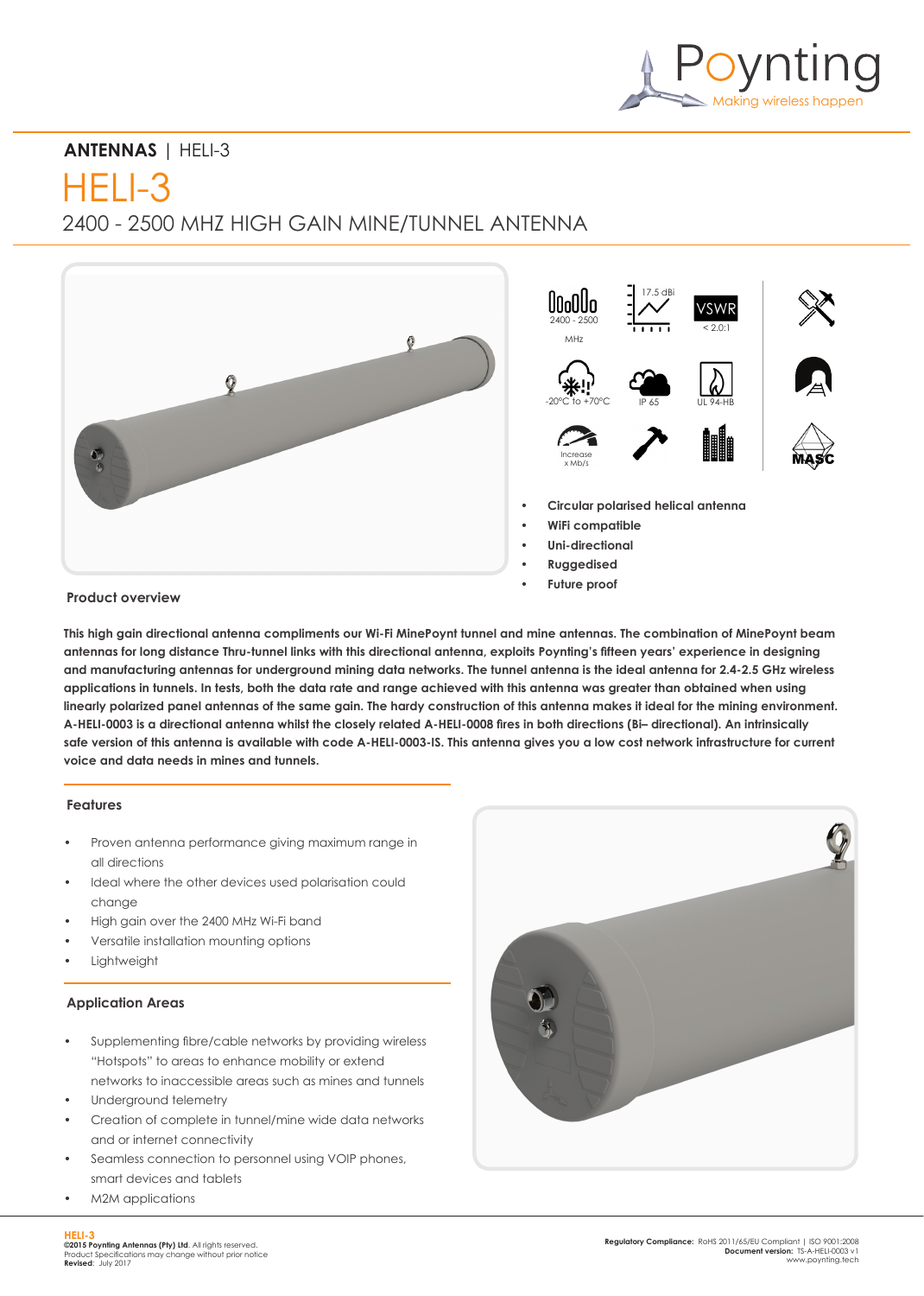# **Frequency bands**

The HELI-3 is a wide-band antenna that works from 2400 - 2500 MHz

Indicates the bands on which this antenna works



#### **Antenna performance plots**



#### **Voltage Standing Wave Ratio (VSWR)**

VSWR is a measure of how efficiently radio-frequency power is transmitted from a power source, through a transmission line, into a load. In an ideal system, 100% of the energy is transmitted which corresponds to a VSWR of 1:1.

The HELI-3 delivers superior performance across all bands with a VSWR of  $< 2.0$ :1 or better.





#### **Gain\* in dBi**

17.5 dBi is the peak gain across all bands from 2400 - 2500 MHz

Gain @ 2400-2500 MHz: 17.5 dBi

\*Antenna gain measured with polarisation aligned standard antenna

## **Radiation patterns**



**Elevation: 2400 - 2500 MHz (top view)**